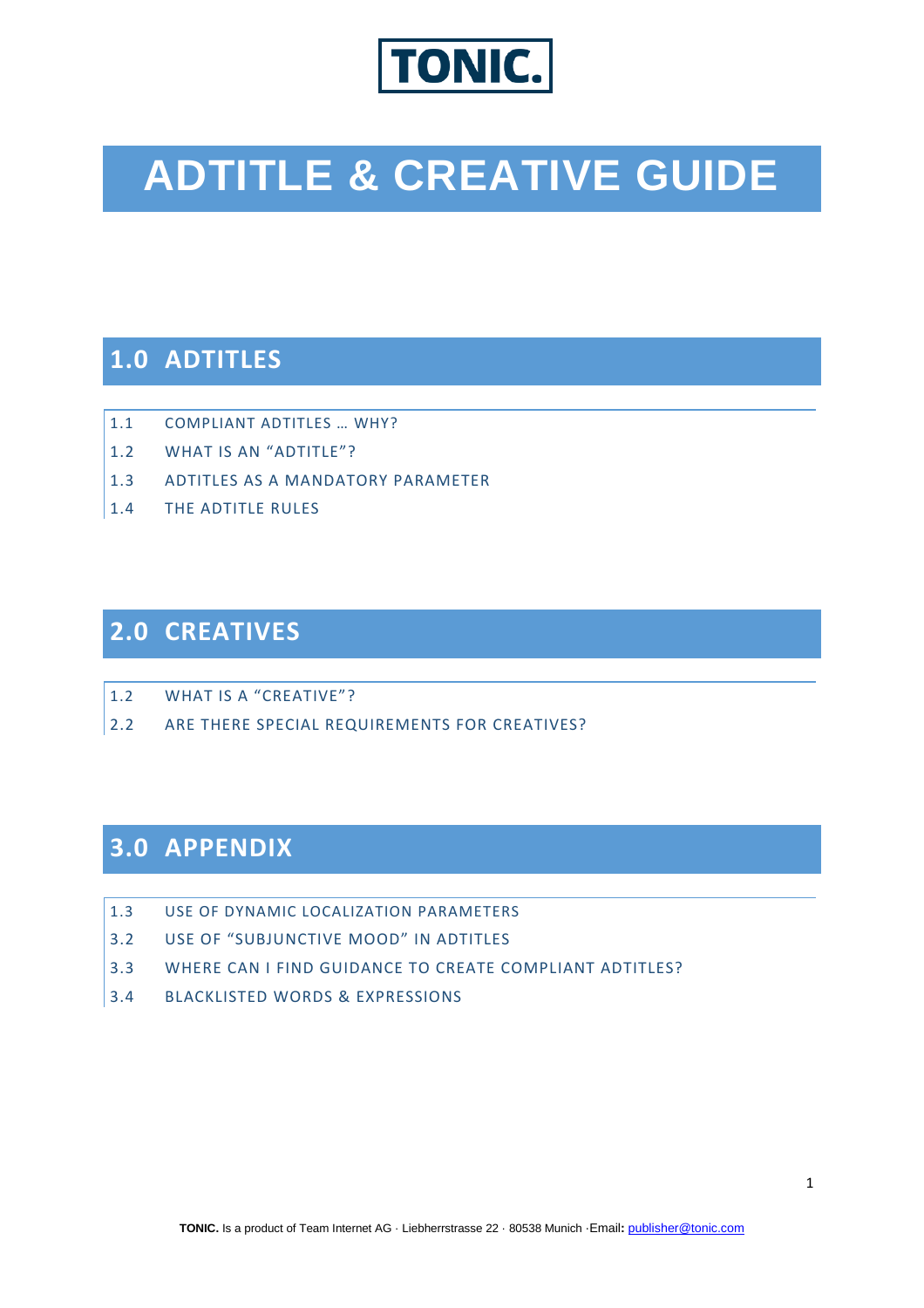

# **1.0 ADTITLES**

#### **1.1 COMPLIANT ADTITLES … WHY?**

This guide is aimed at helping you create compliant adtitles.

Why are compliant adtitles so important and why do we get on your nerves and, in the worst case, enforce restrictions? The answer is simple: We want to minimize the financial risk for you as well as for us! It is important to understand that the following rules are not made by us; but are the rules of our feed provider on which we don't have any influence whatsoever! Hence we do not ask you to stay TONIC. compliant, but to stay feed compliant, which is an important difference! Using non-compliant adtitles increases the risk of revenue clawbacks from the feed provider side.

At TONIC., we strongly believe that it is our responsibility as a service provider to minimize all risks jeopardizing your success! This might leave the impression, that we are stricter in terms of Compliance than our competitors. And maybe we are, but ultimately, we only want to draw attention to the requirements of our feed provider to make you feel safe!

#### **1.2 WHAT IS AN "ADTITLE"?**

An "adtitle" is the text part of an ad, that draws the attention of the user to click and leads them to the TONIC. landing page.

For native traffic the "adtitle" basically equals the headline of your native ad. For all other kinds of traffic, that need an intermediate content page in the flow (social, search & display), the "adtitle" describes the headline or keyword, that is displayed on the call-to-action (CTA) button, which then leads the user to the TONIC. landing page.

## **1.3 ADTITLES AS A MANDATORY PARAMETER**

At TONIC., there are three different parameters that need to be added to every single tracking link, without exception! As of March 2021, along with the "network" and "site" parameter, the adtitle has become a mandatory parameter that needs to be sent to TONIC.

#### Below is an example of the link syntax, containing all three mandatory parameters:

*https://TONIC.tracking\_link.com/?network={name\_of\_native\_network}&site={name-of-source}&adtitle={adtitle\_used\_in\_the\_ad}*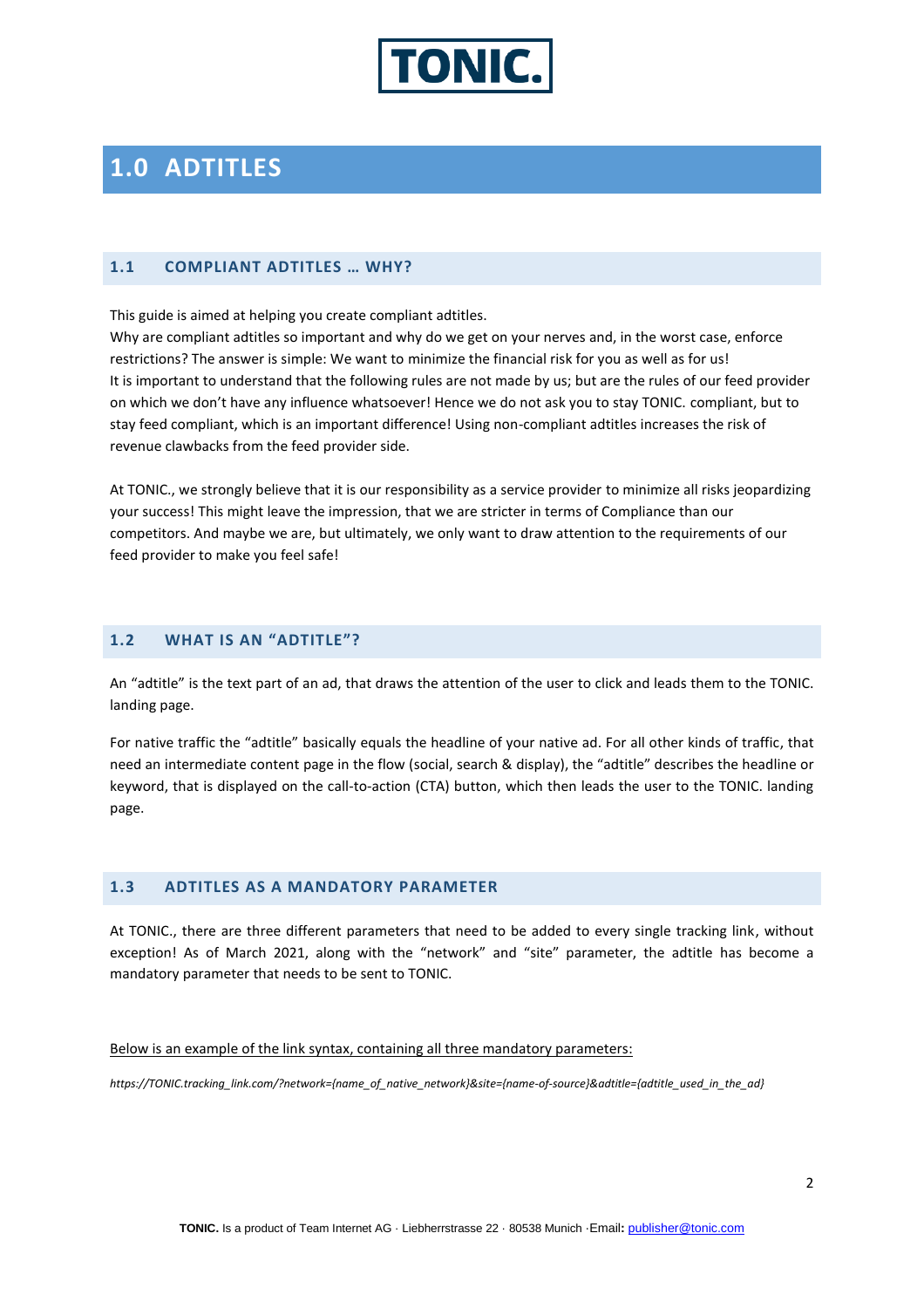

Please note, for native traffic the adtitle parameter needs to be sent dynamically by the native network. Each network has a different name for the parameter, make sure to enter the correct one for every single network! A detailed explanation and examples for the biggest networks, as well as for traffic which is send through intermediate content pages, can be found in our [FAQ under item 5.2.](https://publisher.tonic.com/privileged/faq#compliance_2)

# **1.4 THE ADTITLE RULES**

| #1 | Adtitles must be relevant to the promoted topic       |
|----|-------------------------------------------------------|
| #2 | Adtitles should not be misleading or overpromising    |
| #3 | Do not use superlatives                               |
| #4 | Do not use brand names in your adtitles               |
| #5 | Do not promote public services                        |
| #6 | Do not promote any free services or products          |
| #7 | Do not use words which are already on our "blacklist" |

## **RULE #1: ADTITLES MUST BE RELEVANT TO THE PROMOTED TOPIC**

We must ensure that the adtitle, the keywords on the landing page, as well as the landing page URL itself correlate and belong to the same specific topic. Using non-relevant adtitles will lead to non-targeted traffic being sent to the landing page, which will negatively affect the overall performance.

For reasons of fairness, we must protect our reputable publishers from those who try to promote blacklisted or misleading offers on TONIC.

In order to not violate this rule, you must make sure that the adtitle is relevant to the topic of the landing page URL. This will guarantee that incoming traffic can be targeted correctly, resulting in visitors that are genuinely interested in the offer you are promoting.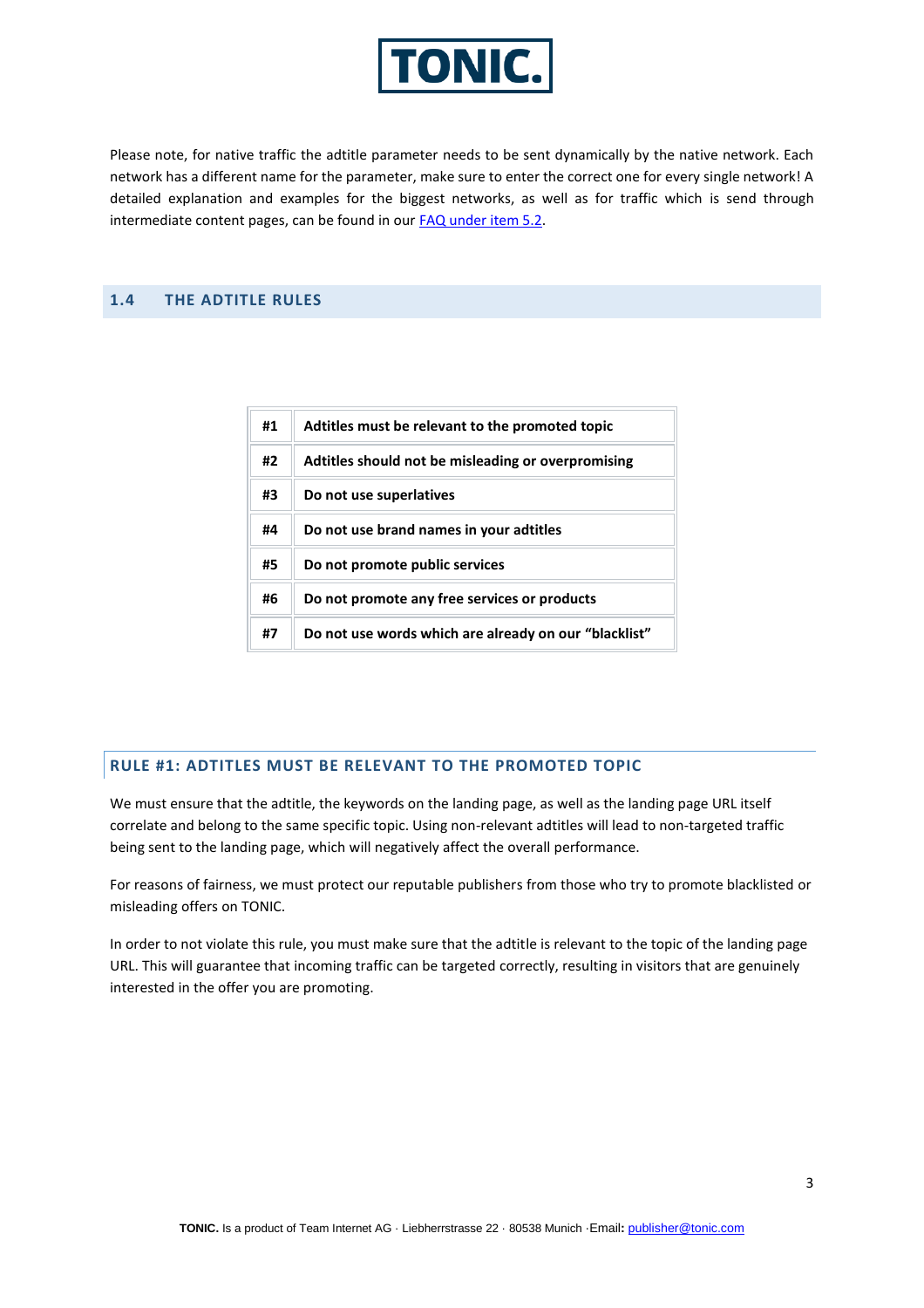

### **RULE #2: ADTITLES SHOULD NOT BE MISLEADING OR OVERPROMISING**

The best converting user is a person who finds exactly what they expect on the landing page … which would be targeted search results fitting the user´s interest. This means that the user, at any time, needs to have an **"ads only"** experience!

Any attempt to mislead the user, making them expect more than a list of search results, when clicking on the ad, is prohibited. Most of the time, this is done unintentionally by using certain words or expressions the user might misunderstand.

In the three "**Misleading by …"** examples below we give you an overview on the most common mistakes in adtitles and how you can avoid them.

1. MISLEADING BY PROMISING A NON-AVAILABLE SERVICE, INFORMATION OR CONTENT

#### **WRONG:** *"We checked all laptop prices for you! Find the results here"* **RIGHT:** *"Are you looking for a laptop with a decent price? Start your search here"*

When reading such a misleading adtitle, it is suggested to the user that, when clicking on the ad, they may be redirected to an article about laptops or a laptop price comparison engine. Since this is not the case, the user would be misled, most likely not resulting in a conversion. When using a non-misleading wording instead, you are still able to appeal to price sensitive users without promising false price research results. Instead, you give them the option to use our search feed to look for their desired product!

2. MISLEADING BY PROMISING DISCOUNTS USING SPECIFIC NUMBERS OR PERCENTAGES

**WRONG:** *"Last year´s SUV prices are down 40%. SUV dealers are shocked"* **RIGHT:** *"Ever wondered about discounts for last year´s SUVs? They might surprise you"*

By using a non-compliant phrase like above, you would promise a certain discount to the user that you cannot guarantee. Since no publisher has control over the final price of a product or service, such claims are not allowed. Of course, you can appeal to users who look for a discounted product, but never by promising anything specific which is not in your control. A good way to phrase adtitles about discounted products or services is the use of subjunctive mood (see 4.2).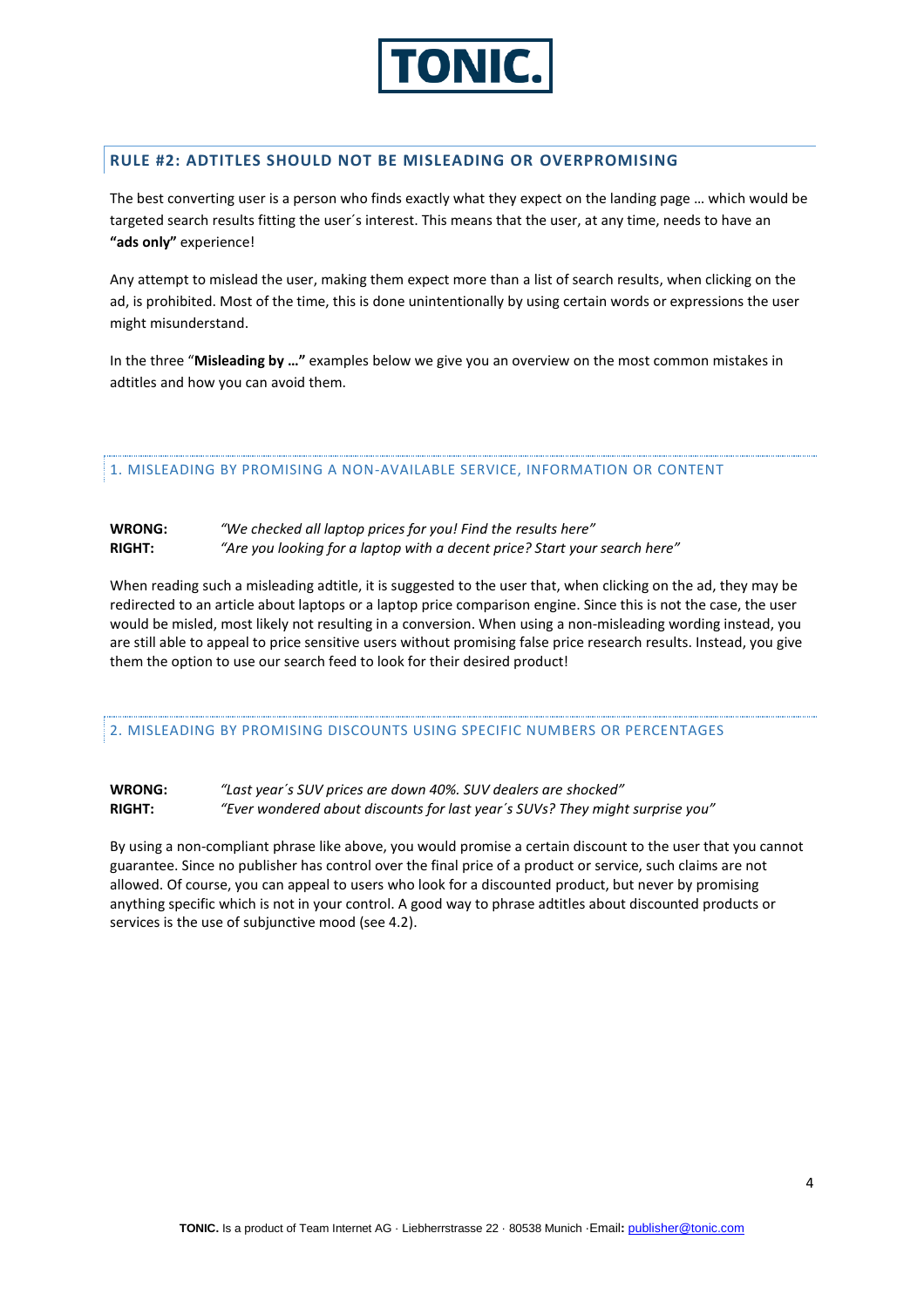

#### 3. MISLEADING BY REFERRING TO NON-EXISTING EXAMPLES ON THE LANDING PAGE

| <b>WRONG:</b> | "These are the dental implants the Hollywood stars get! Click & check them out" |
|---------------|---------------------------------------------------------------------------------|
| <b>RIGHT:</b> | "You deserve top quality dental implants! Search and find them here"            |
| WRONG:        | "Here is what All-on-4 dental implants will cost you in 2021"                   |
| <b>RIGHT:</b> | "All-on-4 dental implants may be cheaper than you think! Search here"           |

The usage of such expressions creates problems when used in an adtitle context. When using "this/these", the user gets the impression that you refer to a certain product or service, that the user will find when clicking on the ad. Since this is not the case, this would count as a misleading claim in the adtitle. Just avoid the usage of expressions that could imply that something non-existing could be found on the landing page (e.g. "this", "these", "here is/are …" etc.

#### **RULE #3: DO NOT USE SUPERLATIVES**

The use of superlative is not permitted in adtitles for the purpose of feed monetization. As mentioned in Rule #2, adtitles should not be overpromising in any way. Claiming that a product/service/content is "the best", "the cheapest" or "the newest" is misleading, since this cannot be guaranteed. Therefore, you must find a way of promoting your ads, that still attracts the user's interest while not misleading them. In the examples below we want to show you how this could be done:

| <b>WRONG:</b> | "Discover the latest trends on bathroom renovation"                       |
|---------------|---------------------------------------------------------------------------|
| <b>RIGHT:</b> | "Are you interested in current bathroom trends? Search here"              |
| <b>WRONG:</b> | "These are the best hybrid cars for the lowest price available"           |
| <b>RIGHT:</b> | "Search for in-stock hybrid cars for the price that fits your budget"     |
| <b>WRONG:</b> | "The cheapest luxury cruises are just a click away"                       |
| <b>RIGHT:</b> | "You think you can't afford a luxury cruise? Maybe you should reconsider" |

#### **RULE #4: DO NOT USE BRAND NAMES IN YOUR ADTITLES**

It is not permitted to use brand names in the adtitle, since this could imply that yours is an "official" ad by that particular brand. Besides misleading the user into thinking they will be shown a legitimate offer for a branded product or service, you could also get in trouble for using brand names that are protected under copyright laws. Hence, not using brand names in adtitles protects you both from legal trouble as well as from losing your revenue due to clawbacks!

| <b>WRONG:</b> | "The newest Apple iPhone is on sale here!"                                        |
|---------------|-----------------------------------------------------------------------------------|
| <b>RIGHT:</b> | "Sale prices for popular smartphones could be surprising! Start your search here" |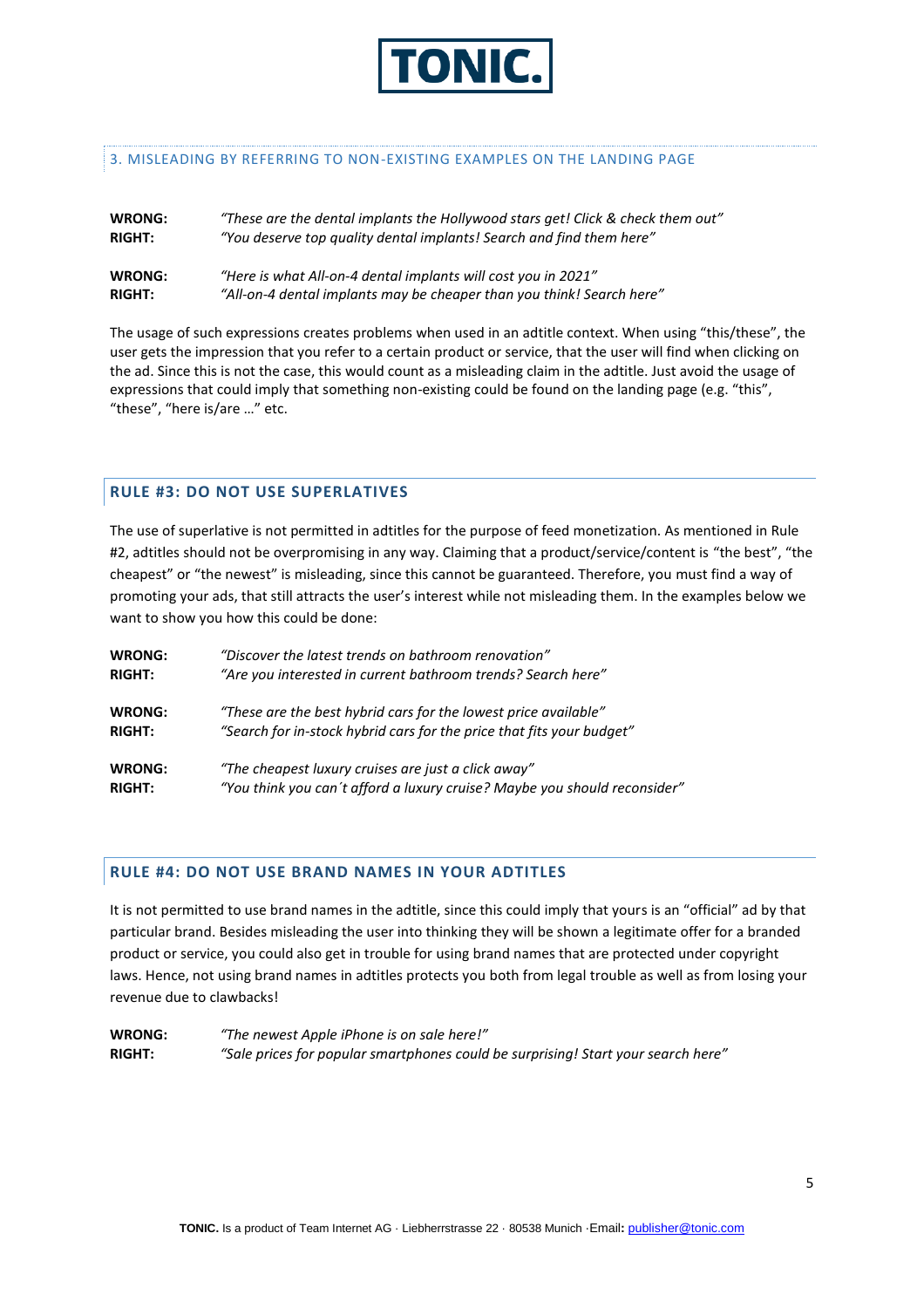

### **RULE #5: DO NOT PROMOTE PUBLIC SERVICES**

It is strictly forbidden by our Tier1 feed provider to advertise services that are offered by government agencies or other public authorities!

This includes services that are available to the public in general and/or are subject to government programs intending to help or financially support a certain group. Targeting groups who are vulnerable and in need of help is considered immoral and exploitative.

Aside from that, public authorities most likely won´t act as advertisers on our feed, whereas companies targeting the same groups as the government programs do. To avoid any targeting in an exploitable manner, the entire vertical of public services is prohibited from feed monetization.

These would include such offers as ….

- Paycheck Protection Program (PPP Loans)
- "Free Phone" Government Programs
- Government Grants
- Corona Help Funds
- Passport Renewal
- etc.

# **RULE #6: DO NOT PROMOTE ANY FREE SERVICES OR PRODUCTS**

Promoting services/products free of charge is a complicated matter. Most adtitles promoting free services/products are phrased in a non-compliant way. The matter gets even more complicated since it would have to be made sure that the term "free" also is used in at least one of the keywords on the landing page!

There might be special cases for the promotion of actual free products. In doubt, please reach out to your Account Manager for clarification. In general, the usage of the word "free" or synonyms is non-compliant and you should therefore refrain from using those terms in your adtitles.

**WRONG:** *"Free SUVs! Car Dealers have to get rid of last year´s SUVs"* **RIGHT:** *"Unsold SUVs from last year could be cheaper than you think"*

#### **RULE #7: DO NOT USE WORDS WHICH ARE ALREADY ON OUR "BLACKLIST"**

One last simple rule! If you follow all rules mentioned above and refrain from using any blacklisted words, your adtitle is most likely compliant  $\ddot{\bullet}$ 

We are permanently updating our list of blacklisted words & expressions to ensure you are able to create compliant adtitles. To find the current blacklist, just go to your TONIC. User Interface and select the tab "Compliance  $\rightarrow$  Adtitle Phrasing Helper". Alternatively, follow this link [HERE.](https://publisher.tonic.com/privileged/helper/adtitle_phrasing_helper)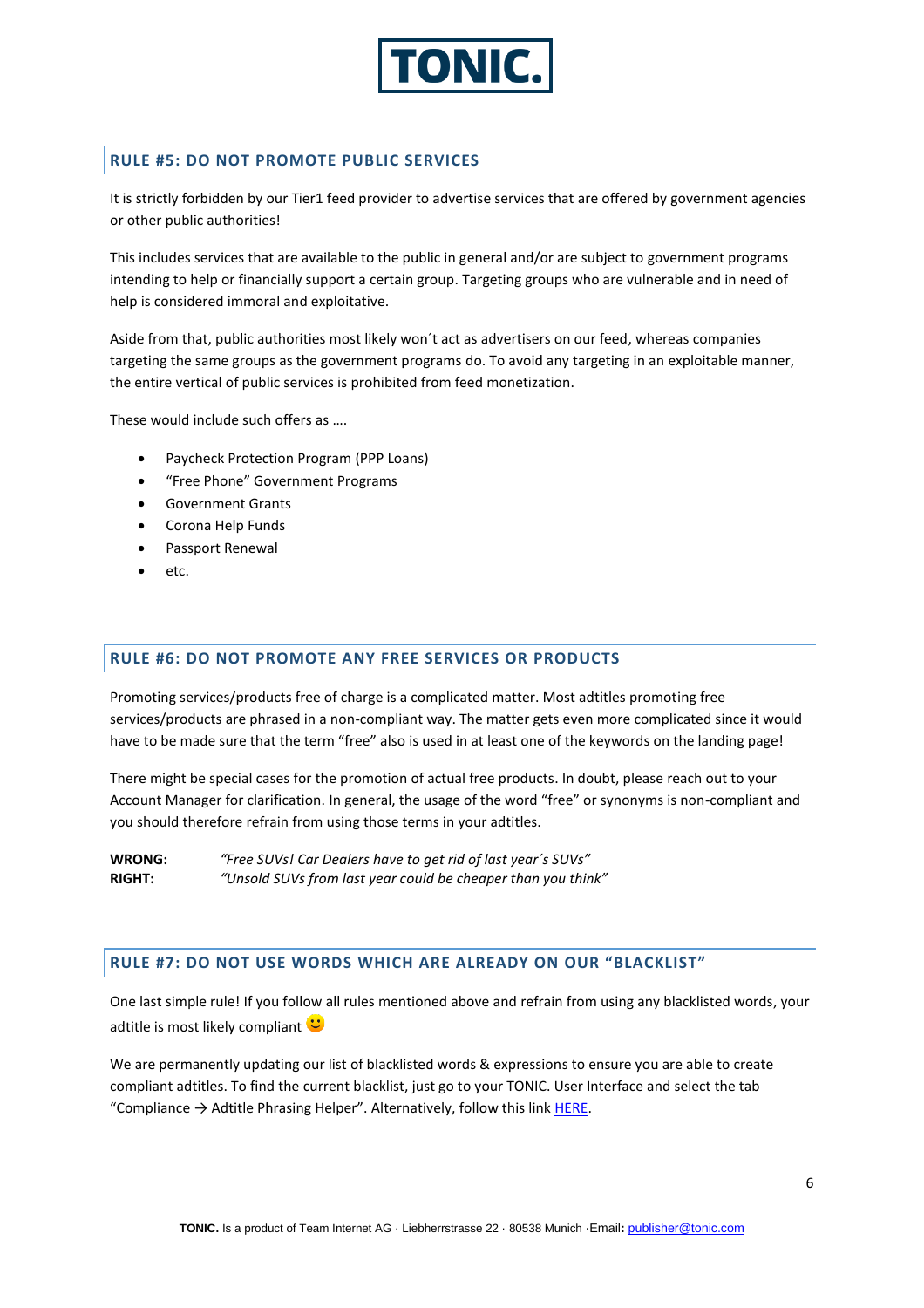

# **2.0 CREATIVES**

# 2.1 WHAT IS A "CREATIVE"?

A "creative" is the graphic depiction in your ad, including any kind of image or photograph.

## 2.2 ARE THERE SPECIAL REQUIREMENTS FOR CREATIVES?

Most importantly, creatives cannot show sexually explicit depiction, extreme violence, hatred, racism or extreme political statements!

When you add text to the creative, the same rules apply as if it were a regular adtitle! So, make sure any text used in creatives follows the "7 Adtitle Rules" (see 2.3). To be on the safe side, we also recommend to not use depictions of people in pain (e.g. for Health topics) or images of vehicle crashes, accidents of any kind or other catastrophes (e.g. for Insurance topics)!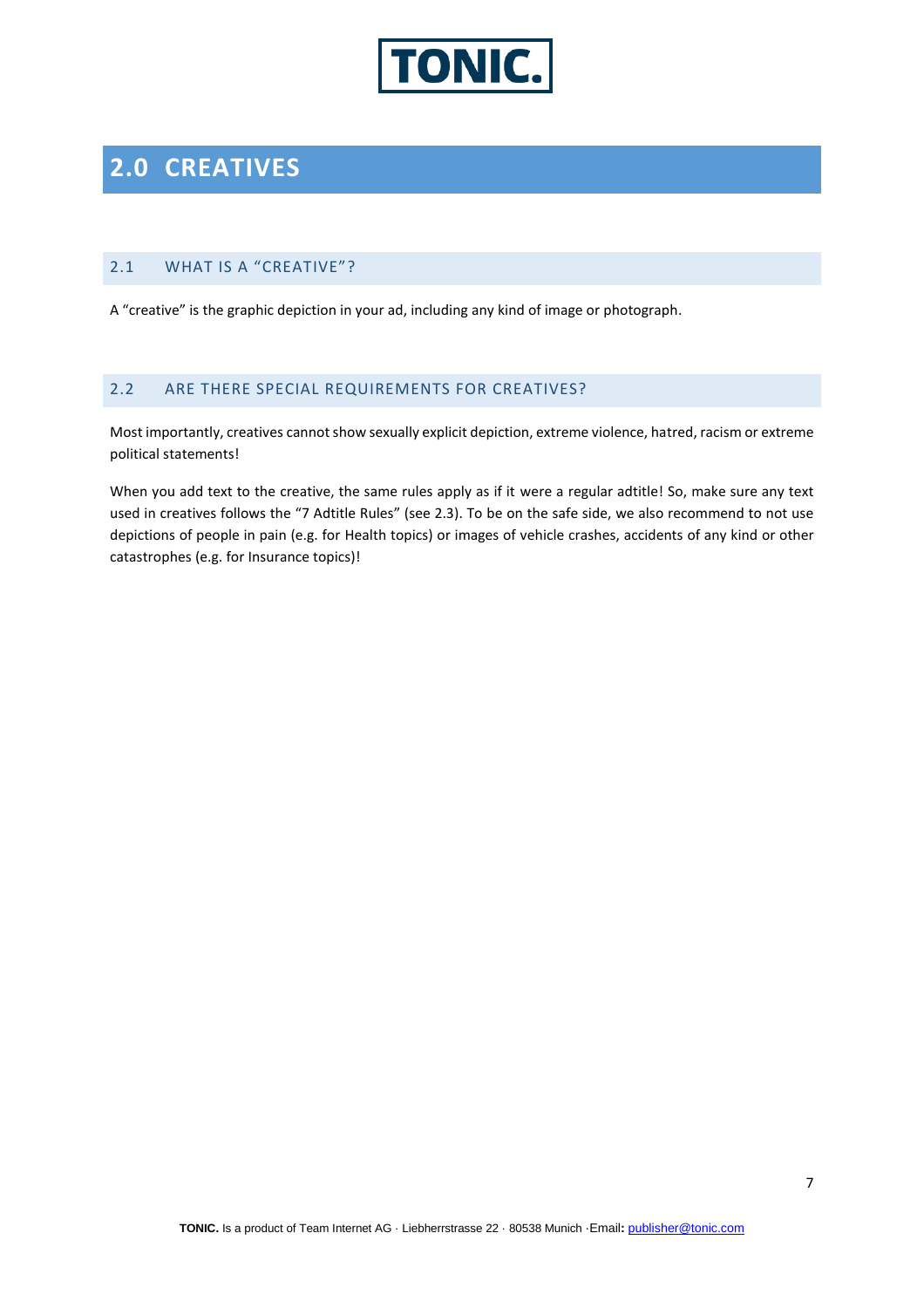

# **3.0 APPENDIX**

#### 3.1 USE OF DYNAMIC LOCALIZATION PARAMETERS

We recommend to refrain from using expressions such as "near you" or "local" in your adtitles. Instead, you should make use of our dynamic localization parameters in the keywords you set! The reason is simply, that matching search results for an adtitle claim such as "a service near you" cannot be guaranteed by any publisher. When using a localization parameter, the search results displayed by our feed provider do in fact match the local aspect of the related keyword.

TONIC. offers you the following three "localization parameters", which are basically free variable placeholders to be used in the keywords on the landing page, that are dynamically filled by us based on the IP location of the user. Using those local parameters increases the targeting capability of your keywords and addresses the user on a personal level. Find a short description of each parameter below. For more details consult our FAQ under [item 2.5.](https://publisher.tonic.com/privileged/faq#working_with_tonic_5)

#### {CITY} - PARAMETER

The {city} parameter adds the name of the nearest settlement (based on the users IP address) to your adtitle and therefore addresses the user in a very direct way.

#### {STATE} - PARAMETER

This parameter adds the name of the federal state, region or district the user is located in, to your adtitle. This is particularly useful when targeting users in the United States.

#### {COUNTRY} - PARAMETER

The {country} parameter dynamically adds the name of the state or country the user is based in. This allows you to target users based on specific conditions, regulations or needs in a specific country.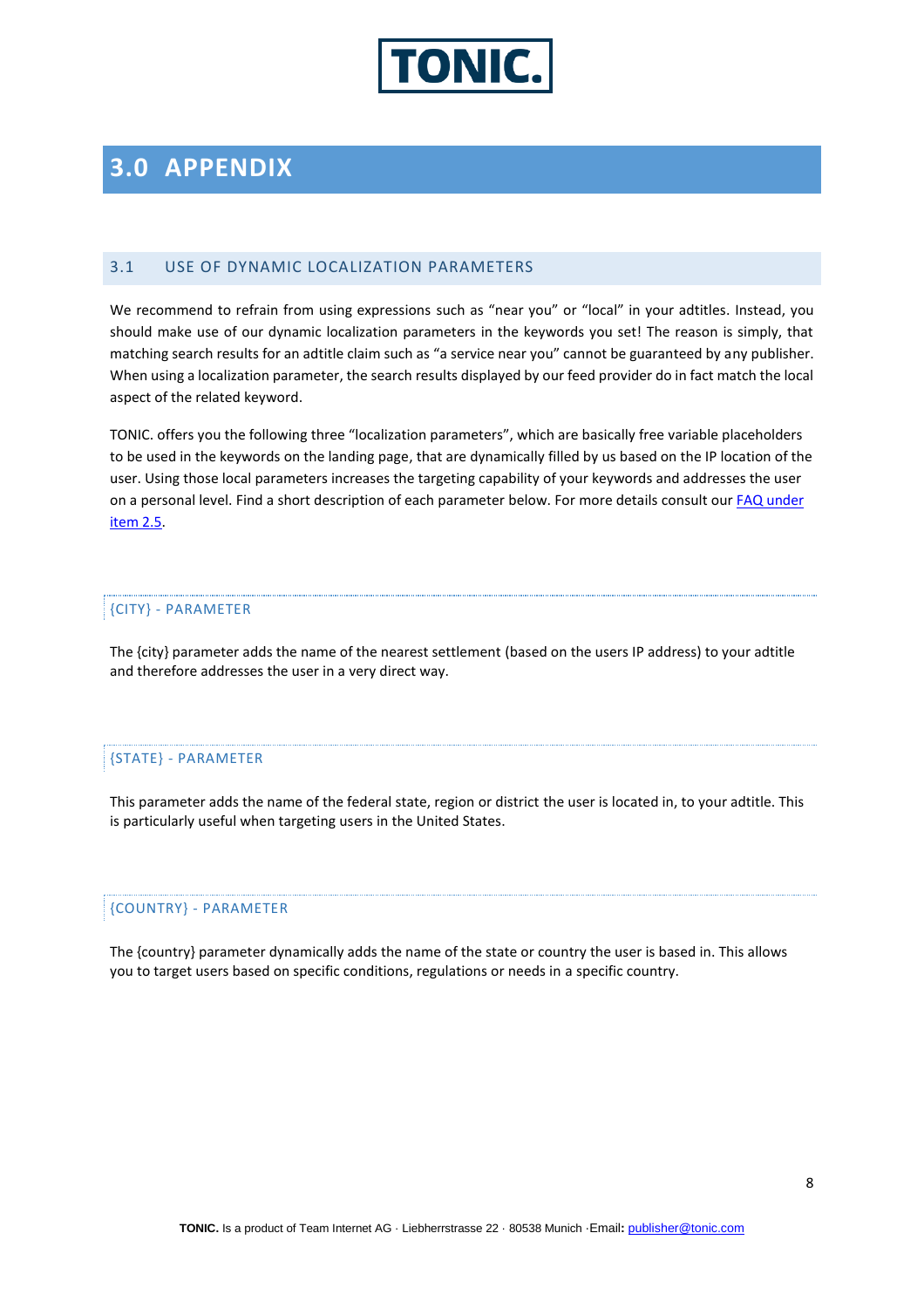

# 3.2 USE OF SUBJUNCTIVE MOOD IN ADTITLES

The online encyclopedia Wikipedia describes the use of subjunctive mood as follows:

*"Subjunctive forms of verbs are typically used to express various states of unreality such as: wish, emotion, possibility, judgement, opinion, obligation or action that has not yet occurred. The subjunctive is one of the irrealis moods, which refer to what is not necessarily real. It is often contrasted with the indicative, a realis mood which is used principally to indicate that something is a statement of fact."*

The use of the subjunctive mood in creating adtitles is explicitly permitted by our feed provider. In contrast to statements of fact (realis mood), the subjunctive mood can be used to arouse the user´s curiosity by mentioning opinions that "might be" or "could be" true. Find some examples below on how the subjunctive mood can be used to create compliant adtitles!

- "Dental implants in {City} might be cheaper than you think! See ads here"
- "Do you think plastic surgery might be too expensive for you? Maybe reconsider"
- "You would like to start your own business? Search for business loans now"

## 3.3 WHERE CAN I FIND HELP TO CREATE COMPLIANT ADTITLES?

The TONIC. Team would like to support you in creating compliant adtitles. Therefore, we provide you with as much information as possible! We offer guidance on our TONIC. website as well as in your TONIC. User Interface. Of course, your dedicated Account Manager and our Support Team are happy to support you whenever you have a question or any special cases that need clarification!

#### TONIC. WEBSITE: "RESOURCE CENTER"

[HERE](https://tonic.com/monetize/resource-center.html) we have a dedicated page to offer you all kinds of info & guides, from traffic flow examples to tutorial videos or downloadable PDF guides, like this "Adtitle & Creative Guide".

## TONIC. USER INTERFACE: "COMPLIANCE & FAQS"

When working in your TONIC. UI, you can access the tab "Compliance" which will give you an overview of current adtitle issues and matching reports. The "Adtitle Phrasing Helper" will give you an overview of the current blacklisted words & expressions. The tab "Missing Adtitles" offers you an overview of campaigns, where the adtitle parameter (see 2.2) was not submitted correctly or the parameter was missing altogether. The section "Non-Compliant Adtitles" shows you a list of adtitles you are currently using, that have been flagged automatically by our system or manually by the Compliance Team for violation of the adtitles rules or the usage of blacklisted words. The problematic part of the adtitle will be highlighted to help you identify the reason.

Our FAQ offers you answers and solutions for the most common questions and problems that occur when working with TONIC. Find a list of blacklisted sources or our API documentation there as well!